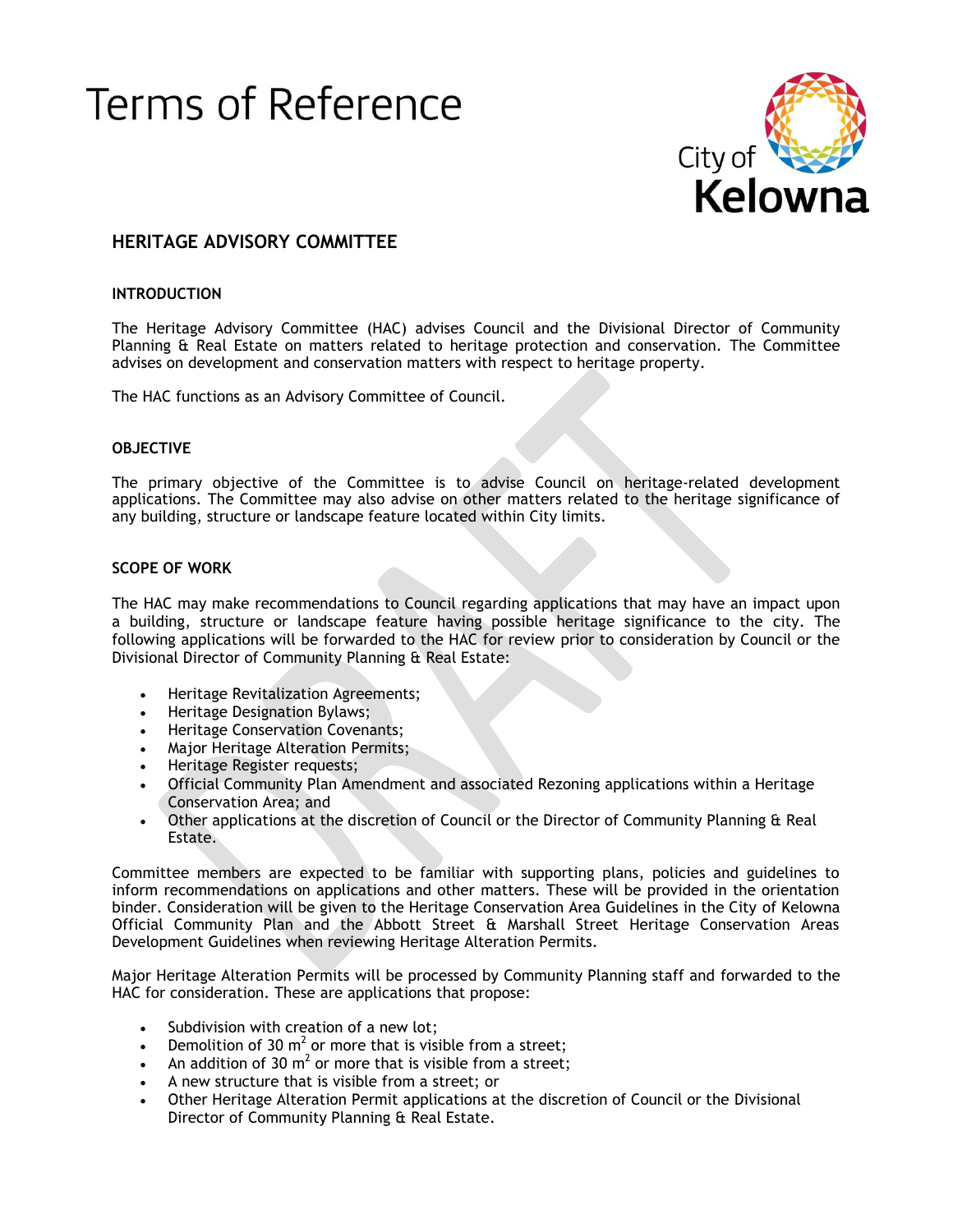Minor Heritage Alteration Permits will be processed by Community Planning staff and will not be forwarded to the HAC for consideration. These are applications that propose:

- Subdivision where no new lot is created;
- Demolition of less than 30  $m^2$  that is visible from a street;
- An addition of less than 30  $m^2$  that is visible from a street;
- Demolition, a new structure or an addition that is not visible from a street;
- Alterations that are generally consistent with the applicable guidelines; or
- Development of a carriage house.

The Committee shall advise Council on any matter referred to it by Council.

## **MEMBERSHIP**

In order to provide the expertise required to advise on development applications, the membership of the Committee shall consist of five (5) voting members derived as follows:

- Three technical experts with professional expertise in the areas of design, planning or construction, where preference will be given to those with related heritage experience; and
- Two heritage experts with expertise in the areas of historical information or conservation.

Two alternates may be appointed to replace regular members unable to attend Committee meetings. Alternates will be chosen from the design and heritage communities at large.

Where insufficient members can be identified to represent the specific expertise identified above, additional members may be appointed from the community at large.

## **QUALIFICATIONS**

The following are considered to be minimum qualifications to serve on the Committee:

- Preference will be given to residents of or business owners in the city of Kelowna;
- Available to attend most HAC meetings;
- Commitment to the HAC's objectives;
- Ability to objectively review complex applications and planning considerations;
- Understanding of the heritage planning framework including, but not limited to, Kelowna's Official Community Plan, Zoning Bylaw, Local Government Act; and
- Access to a computer and an email address to receive and respond to communications and information including meeting packages.

## **APPOINTMENT AND TERM**

The Committee will run concurrent with the four year Council term with a mid-term review at the end of two years. Members shall be appointed by Council for a two year term.

Council may, at any time, remove any member of the Committee and any member of the Committee may resign at any time upon sending written notice to the Chairperson of the Committee. In the event of a vacancy occurring during a regular term of office, the vacancy may be filled for the remainder of that term upon resolution of Council.

Committee members who are absent for three consecutive meetings shall forfeit their appointment, unless such absence is authorized by motion of the Committee.

Members of the Committee shall serve without remuneration.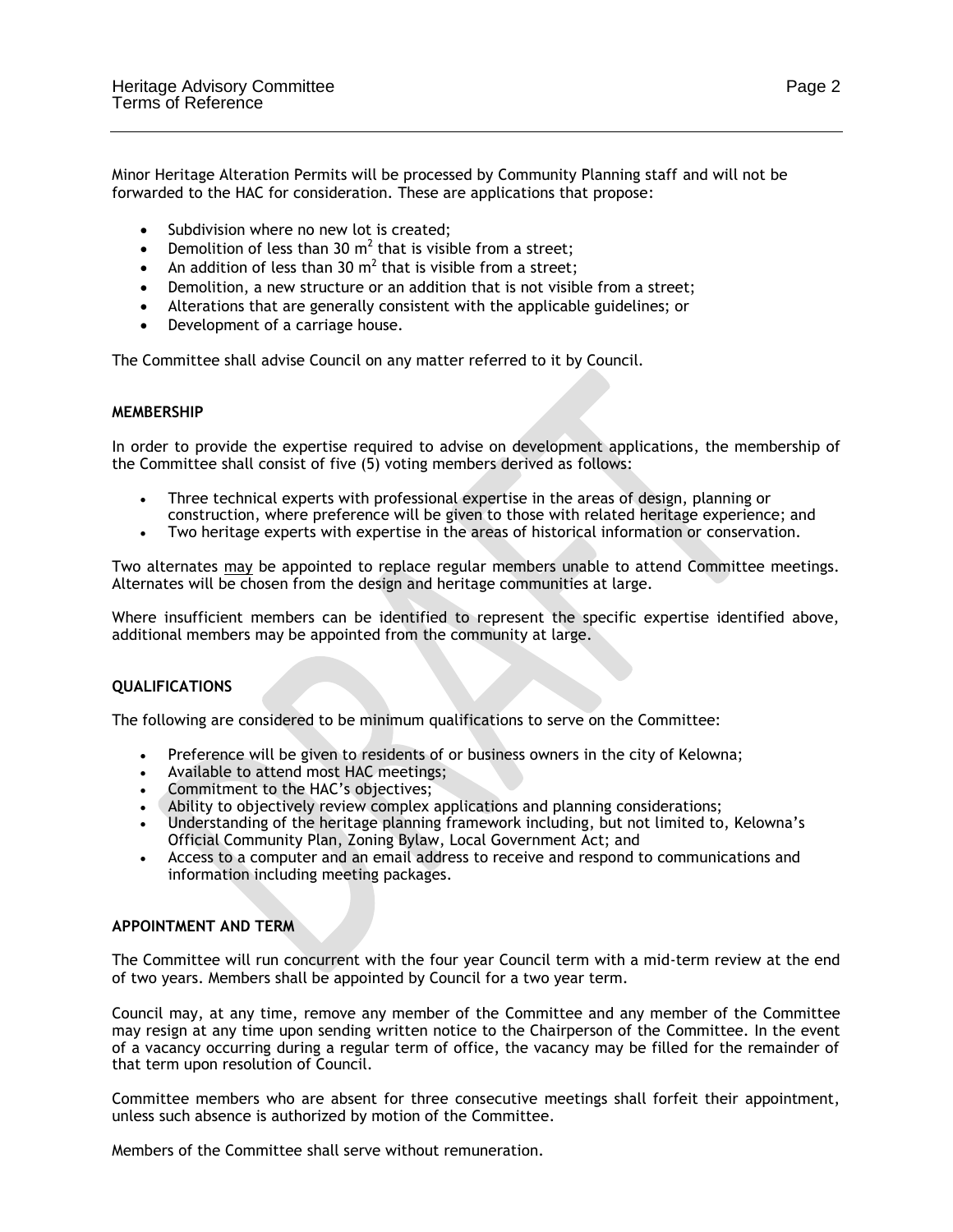#### **CHAIR**

Unless appointed by Council the Committee shall elect the Chairperson and, if applicable, Vice Chair annually. In the absence of the Chairperson and Vice Chairperson, the Committee may elect an Acting Chairperson from those members present at that meeting.

The Chair may appoint sub-committees to deal with any special matters coming within the scope and jurisdiction of the Committee. Any sub-committee so created will report to the Committee.

The Chair and Vice Chair shall be provided a training session by the City on procedures for Committees of Council.

### **MEETING PROCEDURES**

The Chairperson shall call meetings of the Committee on a monthly basis unless there are no items to be reviewed in a particular month. Generally, all meetings will be held on the third Thursday of each month in City Hall. Alternate dates may occur where special circumstances demand.

The Committee will recognize that each meeting can require a significant commitment of staff resources and meetings should therefore be held when there are clear items of business to address in accordance with the scope of work. Committee members are expected to be familiar with the relevant materials and come to meetings prepared to discuss the agenda items.

A special meeting may be called by the Chairperson, at the request of any three members of the Committee or the Divisional Director of Community Planning & Real Estate. Notice of the day, hour, and place of special meeting shall be given at least three days prior to the meeting, by providing a copy of the notice for each member of the Committee and the Office of the City Clerk for posting.

Unless otherwise authorized by the *Community Charter* or City of Kelowna Council Procedure Bylaw No. 9200, as amended or replaced from time to time, all meetings will be held in open session and in a location accessible to the public.

Unless otherwise authorized by the Committee, the public shall only address the Committee when they are a scheduled delegation on the Committee meeting agenda.

A majority of the Committee members, three, shall represent a quorum. A meeting shall not proceed if a quorum cannot be achieved. Members must make a reasonable effort to notify the staff liaison at least two working days before the meeting if they are unable to attend.

The order of business is to be set out in an agenda package to be provided to the Committee members in advance of the meeting date. Items for the agenda, including presentation materials, will be forwarded electronically to the Office of the City Clerk at least five complete working days prior to the meeting date for agenda preparation and posting for the public on the City's website.

Minutes of the meetings will be prepared by the Office of the City Clerk and signed by the Committee Chair or Acting Chair for the meeting for which the minutes pertain. Originals of the minutes will be forwarded to the City Clerk for safekeeping. Once adopted, minutes will be posted for public viewing on the City's website.

#### **Conflict of Interest**

Committee members must abide by the conflict of interest provisions of the *Community Charter* and City of Kelowna Council Procedure Bylaw No. 9200, as amended or replaced from time to time. Members who have a direct or indirect pecuniary interest in a matter under discussion are not permitted to participate in the discussion of the matter or to vote on a question in respect of the matter. They must declare their conflict and state the general nature of their conflict, and then leave the meeting or that part of the meeting where the matter is under discussion. The member's declaration must be recorded in the minutes, and the Committee member must not attempt in any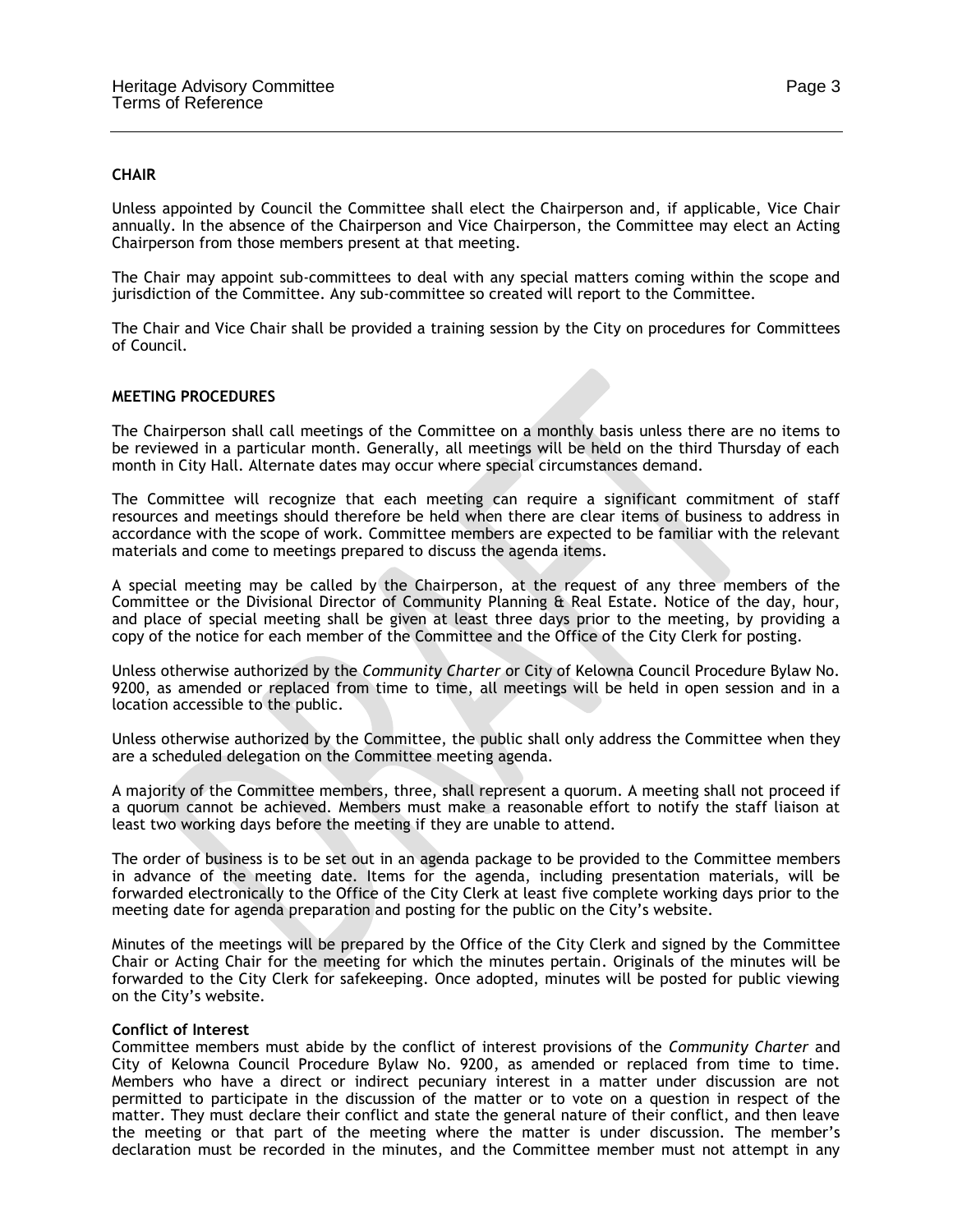way, whether before, during or after the meeting to influence the voting on any question in respect of the matter.

## **Voting**

Committee members have a responsibility to make decisions based on the best interests of the City at large.

All Committee members, including the Chair, vote on every motion unless they have declared a conflict and left the meeting. Members who do not indicate their vote, or have left the meeting without declaring a conflict, are counted as having voted in favour of the question. If the votes are equal for and against, the question is defeated.

## **Comments in Public or to the Media**

When speaking in public or to the media on an issue, Committee members must distinguish whether they are speaking as a member of the Committee, a representative of another agency or community group, or as an individual. Committee members need to convey the public interest and remember that they represent the Corporation of the City of Kelowna.

#### **REPORTING TO COUNCIL**

Recommendations of the Committee must be adopted by a motion of the Committee prior to an application being considered by Council or the Divisional Director of Community Planning & Real Estate. The Committee will report its recommendations to the Community Planning Department or the Policy & Planning Department who shall forward the Committee recommendations to Council or the Divisional Director of Community Planning & Real Estate as part of a comprehensive report on the application.

The Committee will provide a status report to Council annually. This report should include a record of work conducted and an indication of the associated costs attached to the Committee's work including staff resources.

The Committee Chairperson will, accompanied by the staff liaison, report to Council on behalf of the Committee.

The Office of the City Clerk will ensure Committee Agendas and Minutes are forwarded electronically for circulation to all Council members.

## **BUDGET**

The routine operations and any special initiatives of the Committee will be funded by allocations within the Community Planning & Real Estate Division budget.

## **STAFF SUPPORT**

The Community Planning and Policy and Planning Departments shall provide support for the Committee to undertake work assigned by Council within the Committee's scope of work. Support functions may include the following:

- forwarding all agenda items to the Office of the City Clerk at least five working days prior to the meeting date for agenda preparation and posting as a public notice;
- including a standing agenda item to review the outcome of applications submitted to Council;
- limiting last minute agenda items by ensuring agenda packages are distributed ahead of time to adequately prepare members for the meeting;
- receiving all correspondence, and preparing correspondence and reports on behalf of the Committee;